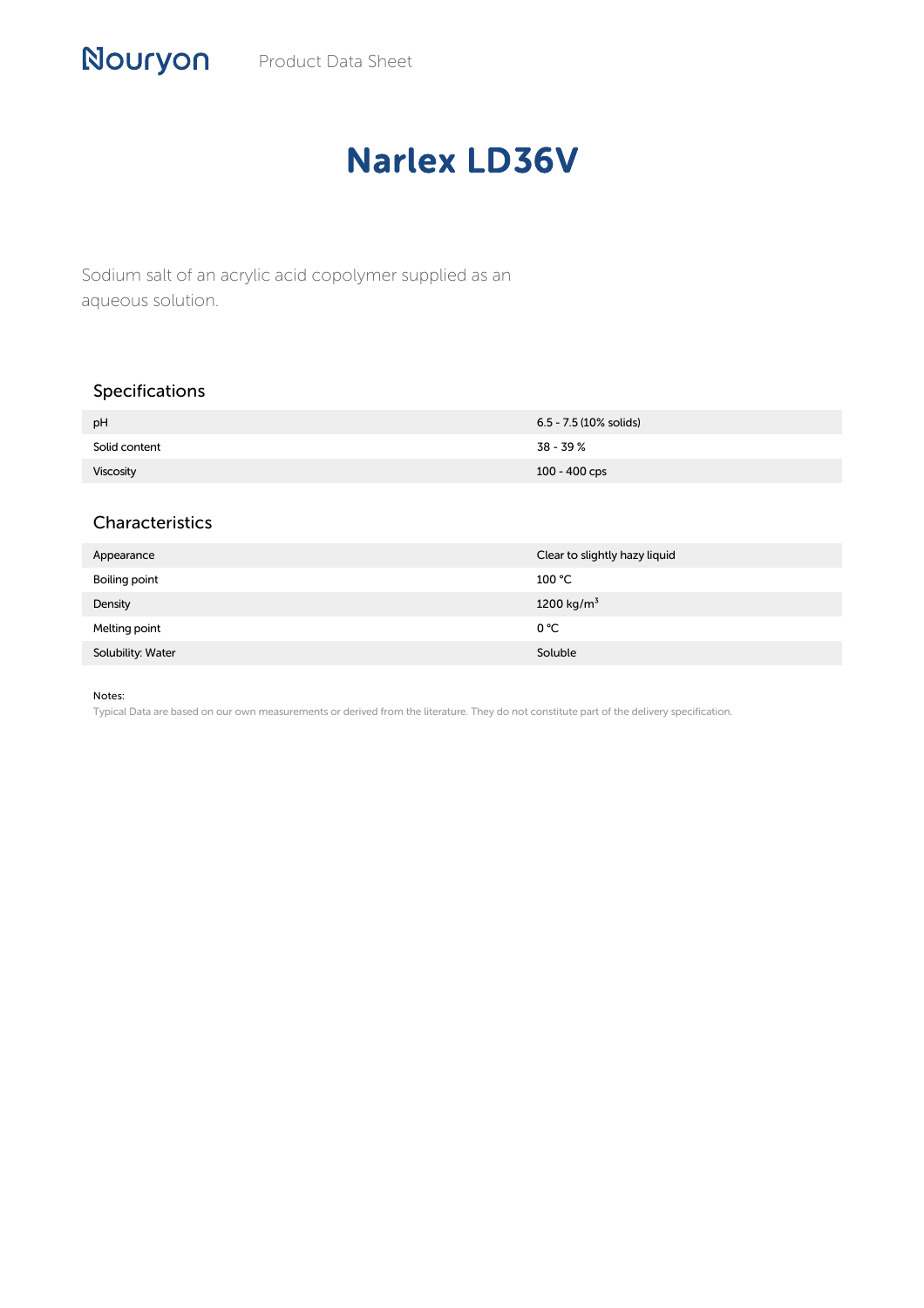# Storage

Homogenized before use, unless the entire quantity is used.